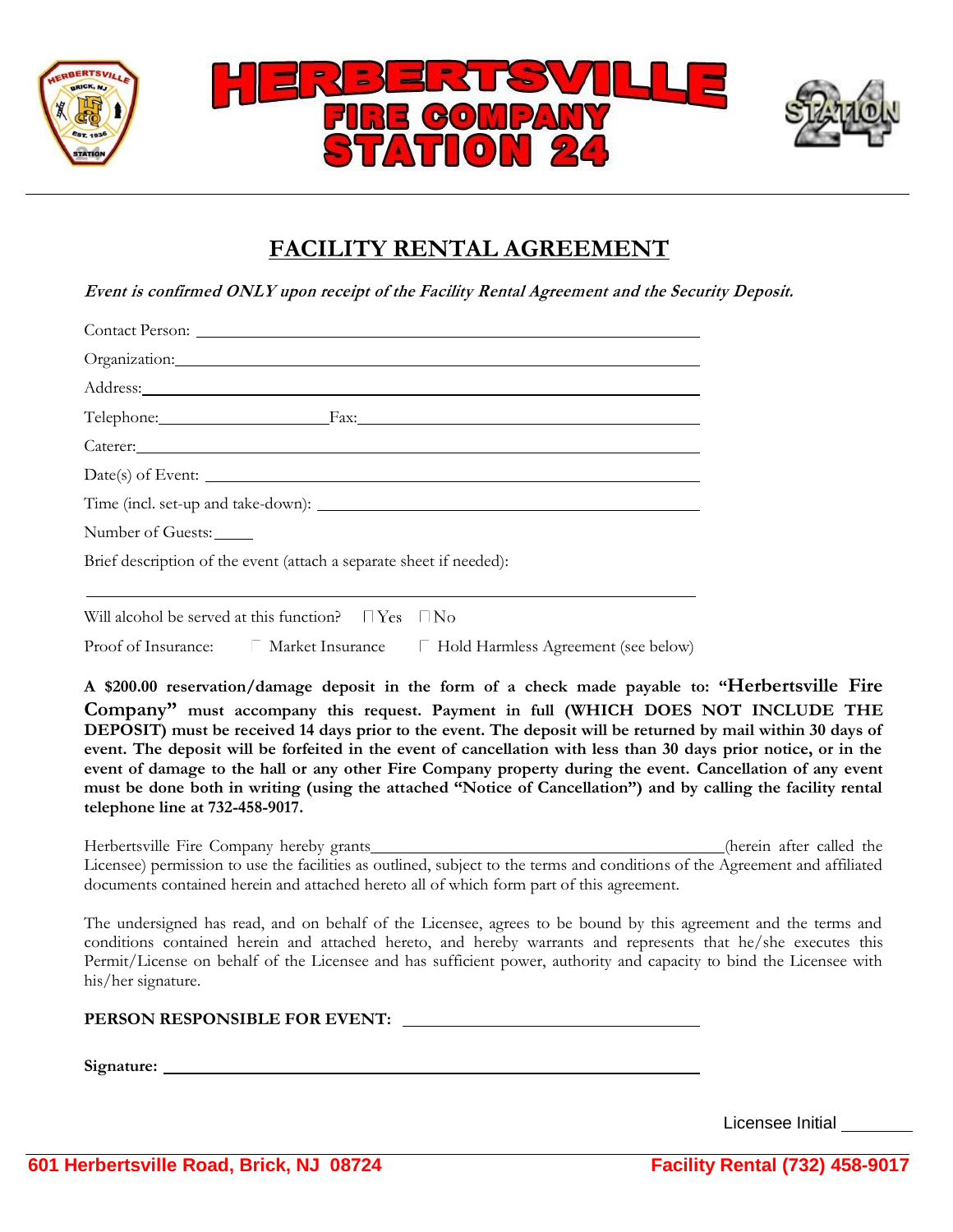

# **Room Rental Fees**

Saturday or Sunday 5 hour rentals

Osborn Hall (rear hall) \$550 Havens Hall (front hall) \$450

Weekday rental w/ 2 hour minimum

Osborn Hall (rear hall) \$125/Hour Havens Hall (front hall) \$100/Hour

Disinfecting Fee for Hall Use: \_\_\_\_\_\_\_\_\_ \$50.00 Fee

| Additional hours required:                    |  |                      | \$75.00/Hour (check made payable to "Herbertsville Fire Company") |                                                      |
|-----------------------------------------------|--|----------------------|-------------------------------------------------------------------|------------------------------------------------------|
| Prior Setup:                                  |  | $\Box$ No $\Box$ Yes | $Cost$ \$25                                                       | (based on availability)                              |
| Cleaning required: $\square$ No $\square$ Yes |  |                      | Cost \$100                                                        | (check made payable to "Herbertsville Fire Company") |

**TOTAL:** 

### **ANY RETURNED CHECKS WILL BE CHARGED A \$35.00 FEE**

Licensee Initial \_\_\_\_\_\_\_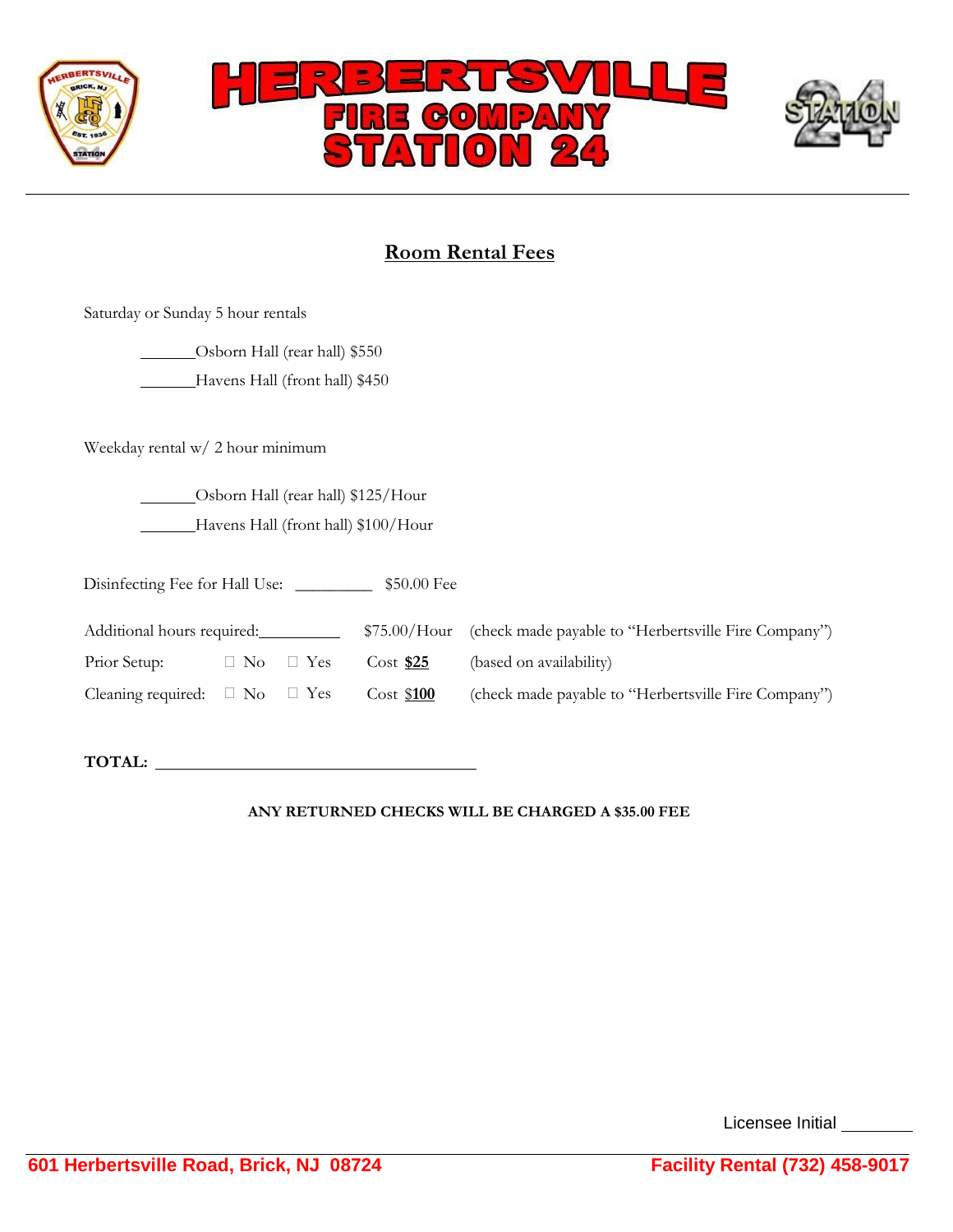

### **Terms and Conditions of Facility Rental Agreement**

The Herbertsville Fire Company reserves the right, entirely at its discretion, to accept or reject any application for **the use of any facility or area under its jurisdiction.**

- 1. The complete control of the facility and equipment shall at all times remain in the Fire Company through its management, supervisory, custodial and maintenance employees, excluding contents supplied by the LICENSEE or its members.
- 2. The LICENSEE shall obey and observe all laws, by-laws and regulations of the Township of Brick, County of Ocean and the State of New Jersey

#### HOLD HARMLESS

- 3. LICENSEE personally, and jointly and severally, agrees to indemnify and hold harmless the Herbertsville Fire Company, #1 harmless from and against any and all loss, claims, actions, damages, liabilities, costs and expenses, including reasonable legal fees, in connection with loss of life, personal injury, damage to property or any other loss or injury whatsoever arising from or out of any occurrence in, upon or at the leased premises or the occupancy or use by the Licensee of the leased premises, or any part thereof, or occasioned wholly or in part by any act or omission of the Licensee or by anyone permitted to be on the leased premises or the market by the Licensee. If the Fire Company shall, without fault on its part, be made a party to any litigation commenced by or against the Licensee, then the Licensee shall protect, indemnity and hold the Fire Company harmless and shall pay all costs, expenses and reasonable legal fees incurred or paid by the Fire Company in connection with such litigation. The Licensee shall also pay all costs, expenses and legal fees that may be incurred or paid by the Fire Company in enforcing the terms covenants and conditions of this Agreement, unless a court of law shall decide otherwise.
- 4. The LICENSEE is responsible for arranging their catering service and for the full cost of all materials necessary for the event i.e. furniture, linens, cutlery, china, food and beverages.
- 5. The Herbertsville Fire Company #1 will clean and clear the rental space in its entirety, in accordance with its standard practices prior to the event set up.
- 6. The LICENSEE or affiliated caterer shall clean the rental space in its entirety following completion of the event to the satisfaction of the Fire Company.
- 7. It is further agreed that the Herbertsville Fire Company reserves the right to terminate this agreement, to claim all costs of breach against the LICENSEE, to prosecute or suspend, or otherwise penalize the LICENSEE or other representatives for violation of the conditions contained herein.
- 8. The LICENSEE shall ensure:
	- a. That the maximum number of persons using the facilities shall not exceed the approved capacity of the facility in use.
	- b. That law and order is preserved.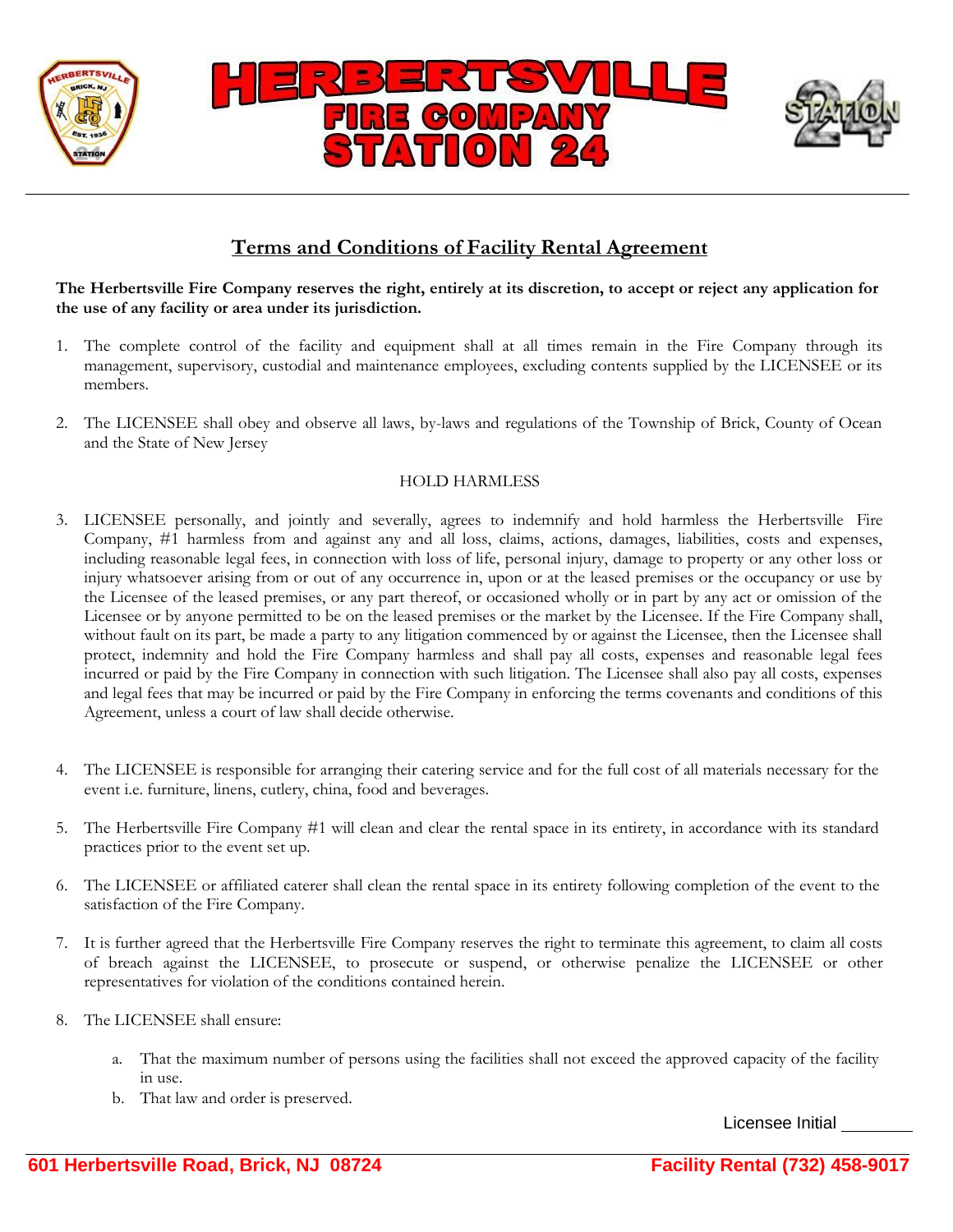

- c. That no alcoholic beverages will be permitted on the premises unless expressly provided herein.
- d. That the type of program or entertainment to be provided during the term of license by the Licensee shall at all times conform with the local ordinances of the Township of Brick. Amplified music may be permitted with prior consent from the Fire Company.
- e. That vehicles will only be parked on facility grounds designated parking areas only, which are located at the rear and side of the building.
- f. That no changes or alterations shall be made to any facilities unless expressly permitted and provided for in this agreement. No tape or other attachments are permitted on walls, windows or glass doors. Decorations may be **TAPED** to doors only or hung from the provided ceiling hooks. These hooks should not be moved or removed. All decorations and/or tape should be removed at the end of the event.
- g. That fog machines and confetti are not permitted on the premises.
- h. During the event and at the end of the event, all garbage must be removed from the kitchen, washrooms and other common areas of the building that were utilized. All garbage is to be placed in the dumpster located on the side of the firehouse. Garbage cans and bags will be provided for your convenience. Bottles and cans are recyclable. A recycling bin is located on the side of the firehouse for these materials. The exterior of the firehouse should also be checked for garbage, cigarette debris and/or damage.
- i. Any broken glass, food or beverage spills that may result in personal injury or damage to the facility or furnishings are attended to immediately.
- j. The washrooms utilized are left in reasonably clean condition.
- k. That all items brought in for the event shall be removed from the facility by the end of the event, unless expressly provided herein.
- 9. The LICENSEE shall be financially responsible to the Herbertsville Fire Company in respect of any or all property damage or vandalism arising out of the use of the facility granted under this agreement. Minimum charge for damage is \$50.00.

### **10. FOR ALCOHOL AND GAMING COMMISSION SPECIAL OCCASION PERMIT HOLDERS**

- a. Alcoholic beverages may be sold or served free under the authority of a SPECIAL OCCASION PERMIT. All alcoholic beverages must be removed from the service area within one half hour after expiry of the Alcohol and Gaming Commission permit
- b. Except where there is an adequate supply of food to serve to the persons attending the event NO ALCOHOLIC BEVERAGES shall be sold or served under the authority of the SPECIAL OCCASION PERMIT.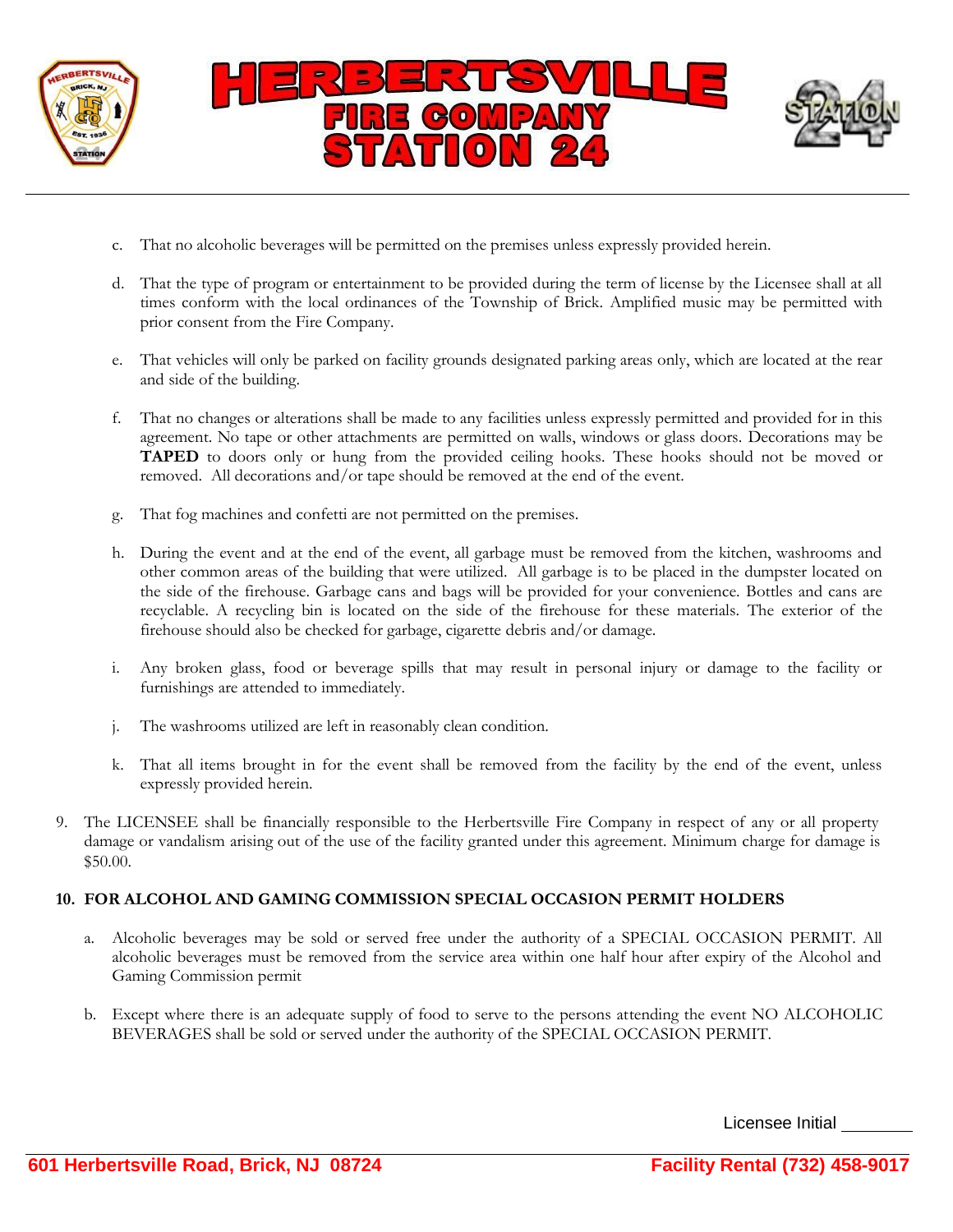

- c. Only alcoholic beverages authorized on the permit are to be consumed and it is the responsibility of the permit holder to see that no alcoholic beverages are brought in through any other sources than those specified on the permit.
- d. It is an offense to serve alcoholic beverages to any person under the age of 21 years and it is the responsibility of the permit holder to ensure minors are not served.
- e. It is the responsibility of the permit holder and his assistants, or his delegates, to ensure that no drunkenness is caused or brought about through the operation of the permit, and to ensure the safe departure of the guests.
- f. The permit holder must be present until the closing of the bar.
- g. Permits should expire no later than 1:00 a.m. and the facility vacated by 2:00 a.m.
- h. The Licensee must ensure that guests do not take alcoholic beverages out of the licensed area.
- i. The bar must be staffed at all times by at least one person who has been "Smart Serve" certified.
- j. We require that the Alcohol and Gaming Commission permit be obtained by the licensee or the caterer one week prior to the function. A copy must be delivered to the Herbertsville Fire Company and one copy must go to the bartenders for display during the function.
- k. Illegal gambling is prohibited in the building or on the grounds unless a license from the Gaming Commission is issued.
- 11. The Fire Company does provide two types of tables (60 inch round and 80x30 Long) as well as chairs. All tables and chairs must be put away at the end of the event. Please lift the tables and chairs when moving them. **DO NOT** drag them across the floor.
- 12. The Renter is responsible for arranging their catering service utilizing the approved caterers and for the full cost of all materials necessary for the event i.e. linens, cutlery, china, food and beverages.
- 13. Smoking is **NOT** permitted anywhere in the building.
- 14. The Herbertsville Fire Company #1 is not responsible for lost or stolen articles.
- 15. Renter is responsible for the conduct of all persons including but not limited to guests, caterers, DJ's, entertainment and other independent contractors, entering the building during the terms of this agreement.
- 16. Renter and guests are permitted to use the hall, kitchen, bathrooms and hallways. Access to other parts of the building is not permissible. **DO NOT** enter the truck bays at anytime as this area is restricted to firefighters only.
- 17. The rear doors to the hall are to be kept closed at all times.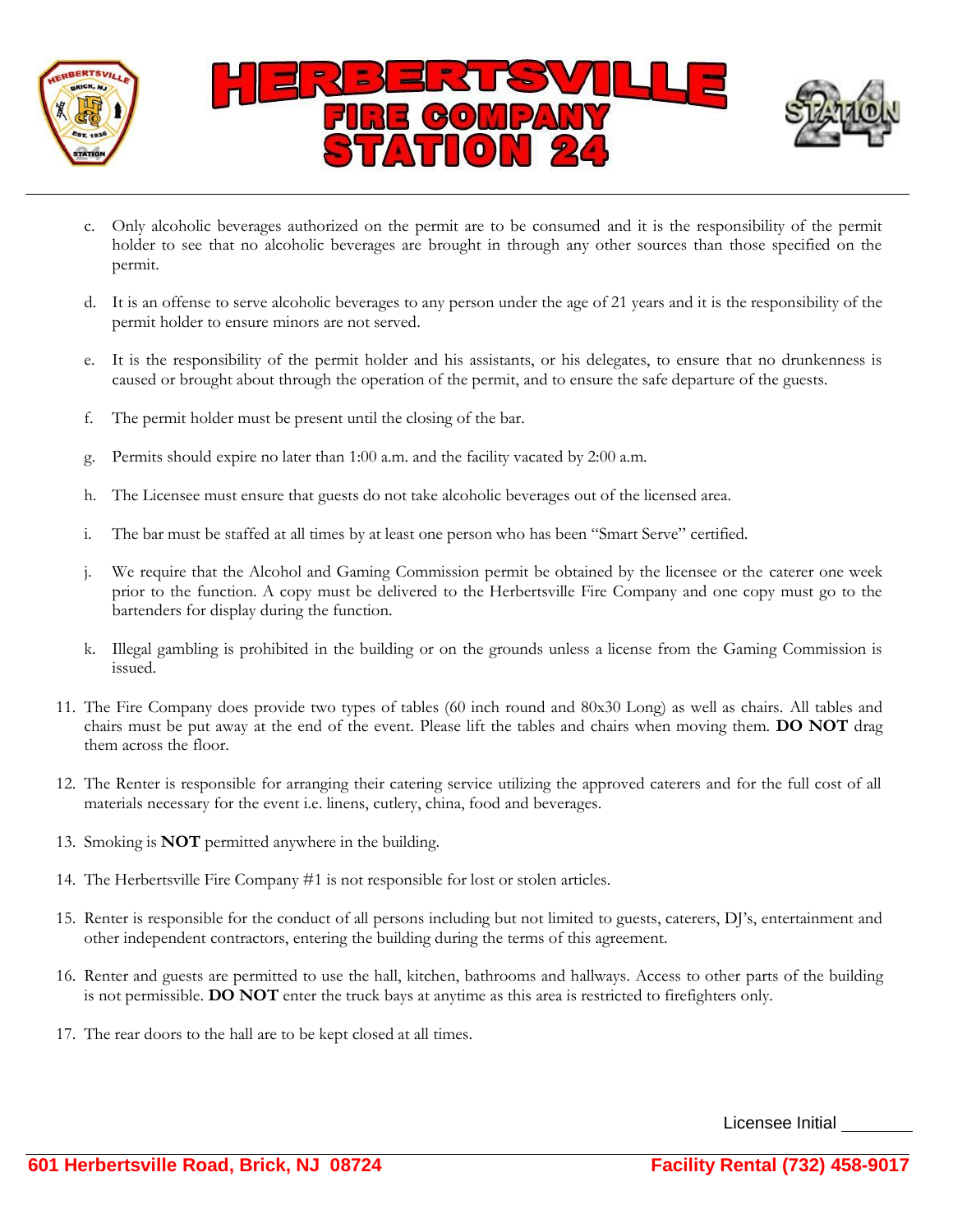

- 18. **DO NOT LEAVE** children unattended. **DO NOT ALLOW** children to run through the halls of the Fire Company. **DO NOT ALLOW** children to wander around in the parking unattended. **DO NOT ALLOW** children to run through the parking lot.
- 19. If you do not want to clean the floors and put away the tables, the firefighter on duty will do so after the food is removed for an additional \$100.00. Check can be made payable to "Herbertsville Fire Company".
- 20. The rental period will be five (5) hours which includes clean up. Any extra time will be at a rate of \$75.00 per hour which is to be paid by check to the firefighter or member on duty. Checks can be made payable to "Herbertsville Fire Company".
- 21. Ice is available for purchase.
- 22. As we are located in a residential area, music/noise after 10:00 p.m. must be kept within the rented hall and be kept at a reasonable volume.
- 23. Premises are under 24 hour video surveillance in all public areas with the exception of the restrooms.